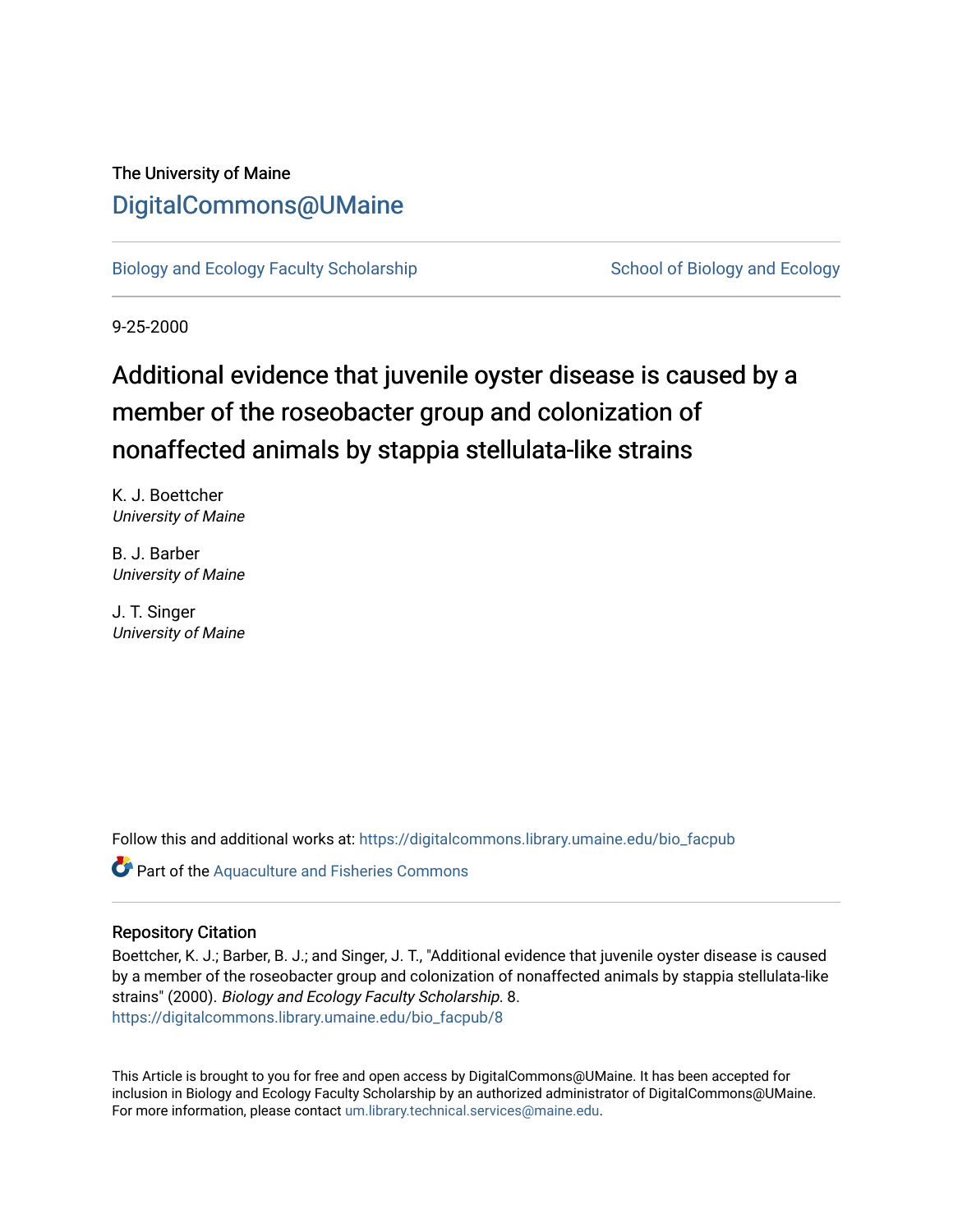# Additional Evidence that Juvenile Oyster Disease Is Caused by a Member of the *Roseobacter* Group and Colonization of Nonaffected Animals by *Stappia stellulata*-Like Strains†

KATHERINE J. BOETTCHER,<sup>1\*</sup> BRUCE J. BARBER,<sup>2</sup> and JOHN T. SINGER<sup>1</sup>

*Department of Biochemistry, Microbiology, and Molecular Biology*<sup>1</sup> *and School of Marine Sciences,*<sup>2</sup> *University of Maine, Orono, Maine 04469*

Received 2 May 2000/Accepted 6 July 2000

**Juvenile oyster disease (JOD) causes significant annual mortalities of hatchery-produced Eastern oysters,** *Crassostrea virginica*, cultured in the Northeast. We have reported that a novel species of the  $\alpha$ -proteobacteria *Roseobacter* **group (designated CVSP) was numerically dominant in JOD-affected animals sampled during the 1997 epizootic on the Damariscotta River, Maine. In this study we report the isolation of CVSP bacteria from JOD-affected oysters during three separate epizootics in 1998. These bacteria were not detected in nonaffected oysters at the enzootic site, nor in animals raised at a JOD-free site. Animals raised at the JOD enzootic site that were unaffected by JOD were stably and persistently colonized by** *Stappia stellulata***-like strains. These isolates (designated M1) inhibited the growth of CVSP bacteria in a disk-diffusion assay and thus may have prevented colonization of these animals by CVSP bacteria in situ. Laboratory-maintained** *C. virginica* **injected with CVSP bacteria experienced statistically significant elevated mortalities compared to controls, and CVSP bacteria were recovered from these animals during the mortality events. Together, these results provide additional evidence that CVSP bacteria are the etiological agent of JOD. Further, there are no other descriptions of specific marine** a**-proteobacteria that have been successfully cultivated from a defined animal host. Thus, this system presents an opportunity to investigate both bacterial and host factors involved in the establishment of such associations and the role of the invertebrate host in the ecology of these marine** a**-proteobacteria.**

Juvenile oyster disease (JOD) refers to a syndrome of unknown origin that results in seasonal mortalities of hatcheryproduced juvenile *Crassostrea virginica* raised in the northeastern United States (9, 11, 17). While the severity of the annual epizootics has been variable since they first appeared in the late 1980s, mortalities in some years have exceeded 90% of total production at JOD enzootic sites in Maine, Massachusetts, and New York (9, 11, 39, 40). Typical external signs of JOD include a reduction in growth rate, the development of fragile and uneven shell margins, and cupping of the left valve. Internally, signs of JOD usually include mantle retraction and lesions and proteinaceous deposits (conchiolin) on the inner shell surfaces (9, 11, 17). Such signs usually appear within 4 to 6 weeks after deployment of seed at enzootic sites, and they immediately precede mortality events during which losses may exceed 50% of total production in a single week (3, 7).

Several hypotheses concerning the etiology of JOD have been explored, and evidence indicates that the disease is infectious rather than due to nutritional and/or abiotic factors (9). Although no obvious agent has been identified in histological samples (9, 15, 39, 40), the pathology and correlating environmental factors (e.g., warm temperatures and moderate salinity) have led to investigations of a possible bacterial (9, 18, 31) or protistan etiology (14, 33, 44). *Vibrio* spp., in particular, have been investigated (18, 31) because of the similarities

between the signs of JOD and those of brown ring disease of manila clams, caused by *Vibrio tapetis* (8, 16, 36, 37). JOD has been reproduced in animals both by injection with homogenates from affected animals (38) and by proximity to JODaffected animals in experimental aquaria (34). These experiments further support the involvement of an infectious agent such as a bacterium or protozoan.

In 1997, for the purpose of further elucidating the etiology of JOD, we tested the effect of two antibacterial antibiotics (norfloxacin and sulfadimethoxine-ormetoprim) on JOD mortalities of cultured juvenile *C. virginica* (7). Repeated immersion in either antibacterial solution resulted in a delay in the onset of JOD mortalities in treated animals, reduced weekly mortality rates, and a statistically significant reduction in cumulative mortalities compared to that of controls. Bacteriological analyses revealed that healthy oysters generally harbored low numbers of phenotypically diverse bacteria. In contrast, JOD-affected animals were found to be extensively colonized by a previously undescribed species of the marine  $\alpha$ -proteobacteria, *Roseobacter* group. A role for this bacterium (designated CVSP) as either the primary etiological agent or an efficient colonizer of JOD-affected animals was further supported by the fact that they either were not recovered from or were present at very low levels  $(<1%$  of total CFU) in animals that survived the JOD epizootic.

To date, the CVSP  $\alpha$ -proteobacterium represents the only organism that has been definitively correlated with any JOD epizootic. The objectives of this study were to determine (i) if the presence of CVSP bacteria was a consistent feature of subsequent epizootics, (ii) if CVSP bacteria were present in oysters raised at a site where JOD is not enzootic, and (iii) if JOD could be reproduced under laboratory conditions by exposure of juvenile *C. virginica* to a CVSP isolate.

<sup>\*</sup> Corresponding author. Mailing address: Department of Biochemistry, Microbiology, and Molecular Biology, University of Maine, Orono, ME 04469. Phone: (207) 581-2822. Fax: (207) 581-2801. Email: boettche@maine.maine.edu.

<sup>†</sup> This is Maine Agriculture and Forestry Experiment Station Publication number 2434.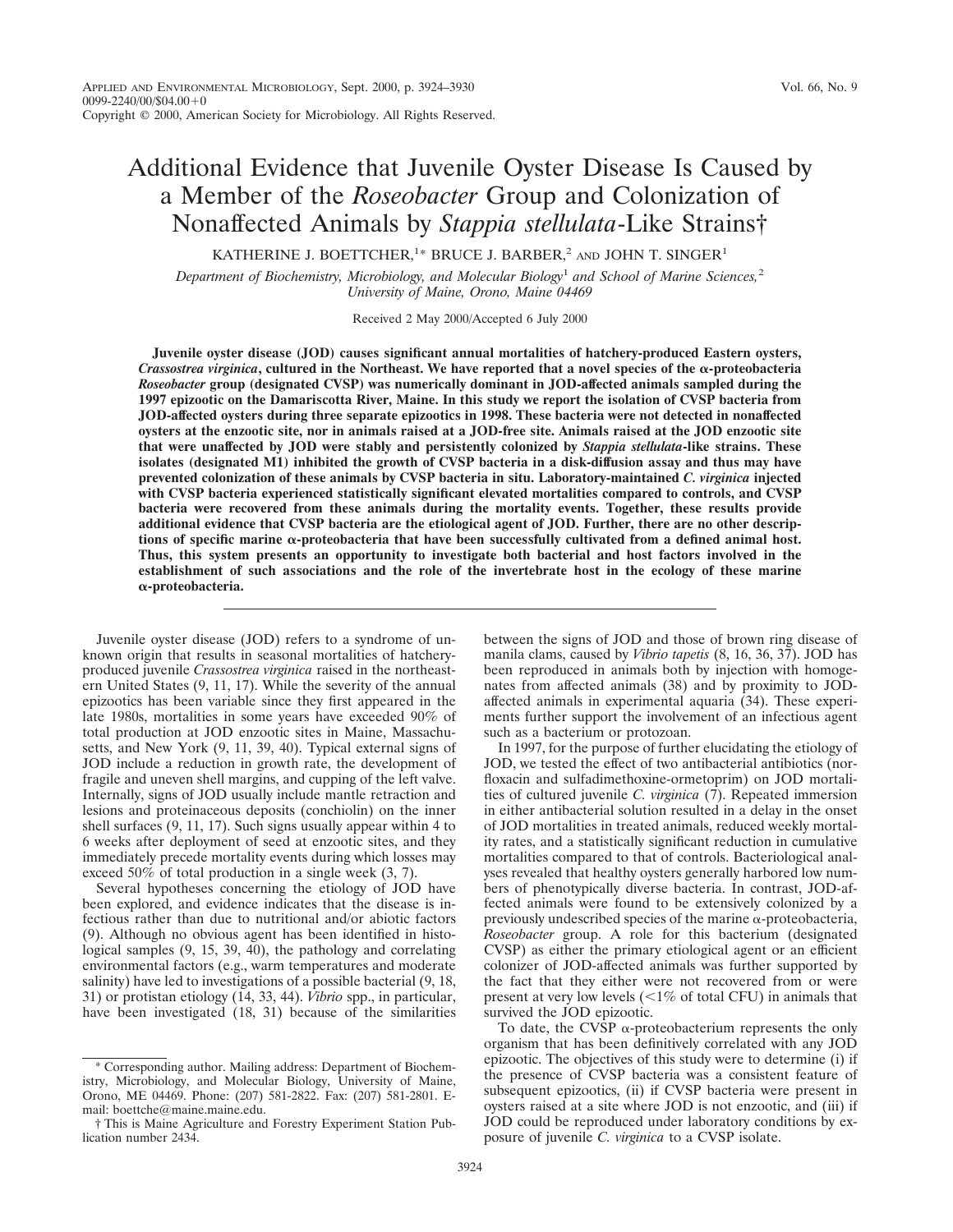#### **MATERIALS AND METHODS**

**Bacterial cultures.** Bacteria were isolated and maintained on a seawater-based complex medium (SWT) (6). CVSP strain CV919-312 was isolated from a JODaffected animal during the 1997 epizootic (7). All other bacterial isolates originated from this study.

**Oyster deployments.** Approximately 6,000 juvenile *C. virginica* (2.5-mm shell height) were obtained from a local hatchery on 26 June 1998. Ten groups of 500 animals each were placed into mesh bags constructed of fiberglass window screen at a density of 5,000 m<sup>-2</sup>. Each bag was then attached to a rectangular frame constructed of 0.5-in. polyvinyl chloride pipe and was placed into buoyant polyethylene trays. Three trays were deployed at a commercial shellfish nursery on the Damariscotta River, Maine  $(44^{\circ}1'N, 69^{\circ}32'W)$ , and the remaining seven trays were deployed at a commercial nursery on Maquoit Bay, Maine (43°50'N, 70°03′W). Animals in four of the trays at Maquoit Bay were removed after 1 month and used for bacterial challenge experiments (see below). A deployment of juvenile oysters from another local hatchery was performed on 12 August 1998. A total of 2,000 animals were distributed into each of four bags as described above. Three of these were deployed in trays at the Damariscotta River site and were monitored and sampled as described below. The fourth bag was deployed at Maquoit Bay for the purpose of comparing the bacteriology of these animals with those raised on the Damariscotta.

**Sampling protocols.** Animals were examined weekly for JOD signs and mortality, and sampling for bacteriological analyses was conducted at least biweekly. A minimum of three animals were removed from each tray, sealed in waterproof baggies, and packed in ice. Animals from any given tray were processed together, and unless otherwise noted, the entire meats were sampled. After being rinsed with filter-sterilized seawater, the hinge ligament and adductor muscle of each oyster were severed using a flame-sterilized scalpel and forceps. In every instance, we verified that animals included in the bacteriological analyses were alive. This was done by observing the heartbeat under the dissecting microscope and testing for contraction of the tissue and mantle in response to pressure. The tissues were then combined in a preweighed microcentrifuge tube containing 0.35 ml of sterile 70% seawater (natural seawater diluted to 70% in doubledistilled water [ddH2O]) and were homogenized using a sterile pellet pestle. After being reweighed, the homogenates were serially diluted in sterile 70% seawater, and 20  $\mu$ l of each dilution was spread onto SWT agar.

After 12 August, animals originating from the first deployment were sufficiently large (15 to 20 mm) that sampling of entire meats was discontinued, and samples were instead collected using a sterile swab. After collecting the sample from the external tissues and inner shell surfaces of an aseptically dissected animal, the swab was vortexed in 1 ml of sterile 70% seawater. The suspension was then diluted and plated as described above. This method was also used to analyze JOD-affected animals originating from two different epizootics on Damariscotta River commercial leases in the fall of 1998.

All plates were incubated for 7 days at 23°C before enumeration of CFU to estimate total recoverable bacteria. The culture plates were also inspected visually for the presence of numerically dominant colony morphologies. Dominant types were enumerated and the relative abundance was calculated as a percentage of total recoverable CFU. Selected representatives of these groups were transferred to fresh media for further characterization.

**Exposure of juvenile oysters to CVSP bacteria by immersion.** Four trays of animals (approximately 2,000 animals total) were removed from Maquoit Bay on 23 July 1998. The animals (mean shell height, 8.4 mm) were divided into 9 groups of 200 animals each and placed into each of 9 randomly assigned 5.5-gal aquaria containing aerated, UV-sterilized artificial seawater (Crystal Sea Marinemix; Marine Enterprises Intl., Baltimore, Md.) at a salinity of 31 ppt. Oysters were maintained on algal spat formula (Innovative Aquaculture Ltd., New Brunswick, Canada), and standard aquarium heaters were used to maintain water temperatures between 19 and 21°C. After a 1-week acclimation period, a culture of CVSP strain CV919-312 (grown to an optical density at  $600 \text{ nm}$  [OD<sub>600</sub>] of 1.0) was added to three aquaria at a final concentration of 10<sup>6</sup> CFU/ml. Another three aquaria each received a diluted inoculum of CV919-312 (10<sup>3</sup> CFU/ml final concentration), and the remaining three aquaria each received an equivalent volume (40 ml) of SWT medium only. Thereafter, CVSP bacteria (at either  $10^3$ or 10<sup>6</sup> CFU/ml, final concentration) or medium alone was added to the assigned aquarium three times weekly for 5 months. Animals were fed daily and monitored weekly for signs of JOD. One month after the start of the experiment, two animals from a tank receiving the 10<sup>6</sup> CFU/ml dose of CV919-312 and two animals from a control tank were removed for bacteriological analysis. Each animal was processed individually by removing the tissues, homogenizing, diluting in 70% filter-sterilized seawater, and plating onto agar media as described above.

**Exposure of juvenile oysters to CVSP bacteria by injection.** Juvenile oysters (*C. virginica*) (mean shell height, 36 mm) were obtained from Middle Peninsula Aquaculture (North, Va.) in late September 1999. They were acclimated for 2 weeks in laboratory aquaria containing aerated artificial seawater at ambient room temperature (20 to 22°C), and were fed a maintenance diet of algal paste. An inoculum of CVSP strain CV919-312 was prepared by diluting an overnight broth culture 1:100 in fresh SWT broth and incubating with shaking (250 rpm) at 25°C until the  $OD_{600}$  was 1.5 (approximately 7 h). The animals were then randomly assigned to either the treatment or control group and were notched on the right valve margin to facilitate delivery of the inoculum. One hundred microliters of the CVSP culture (approximately  $3.3 \times 10^7$  cells) was injected through a 23-gauge needle on a repeating pippetor into the mantle cavity of each animal in the treatment group ( $n = 121$ ). Each animal in the control group ( $n =$ 122) was similarly injected through the notch on the valve margin with  $100 \mu$ l of sterile SWT medium. In all cases, the needle was positioned so that the inoculum was delivered directly into the mantle cavity and not into the soft tissues of the animals. After injection, oysters were kept out of the water for 4 h and then were distributed into six (randomly assigned) aquaria; three held treatment animals and three contained the control animals ( $n = 44 \pm 1$  per aquarium). The animals were fed every other day and monitored weekly for JOD signs and deaths. During mortality events in treatment aquaria, two animals (one each from the first and the last treatment aquarium to show mortalities) were removed for bacteriological analyses.

**Statistical analysis.** Percent cumulative mortality was calculated as previously described (7). The data were subjected to the arcsine transformation (49) prior to a standard one-way analysis of variance and Dunnet's post-hoc test ( $\alpha = 0.05$ ) using the Statmost 3.5 statistical package (Dataxiom Software, Inc., Los Angeles, Calif.).

**Phenotypic analyses of bacteria.** Determinations of Gram reaction, motility (in a wet mount), catalase activity, oxidase activity, nitrate reductase, and reaction in oxidative-fermentative media were performed according to standard methods (45). The capacity for anaerobic growth was tested using an anaerobicbag system (Marion Scientific, Kansas City, Mo.). The API 20 NE system (bio-Mérieux Vitek, Inc., Hazelwood, Mont.) was used to test for arginine dihydrolase, urease, esculin hydrolysis, gelatinase, β-galactosidase, and assimilation of 12 different substrates. The test strips were prepared according to the instructions of the manufacturer and were incubated at 23°C for 5 days before interpretation. Biolog GN microplates (Biolog Inc., Haywood, Calif.) were also used to test for the ability of strains to utilize 95 different carbon sources. The 96-well plates were inoculated with cells suspended in sterile 1.5% saline at an  $OD<sub>600</sub>$  of 0.2. After incubation for 48 h at 23°C, the plates were read with the Biolog microplate reader.

The ability of selected isolates to inhibit the growth of CVSP strain CV919-312 was tested in a disk-diffusion assay. Cultures of CV919-312 and each test strain were grown in SWT broth at 23°C until the  $\rm OD_{600}$  reached 1.0 (approximately 5 h). A sterile cotton swab moistened with the CV919-312 culture was used to inoculate the surface of each 150-mm-diameter SWT agar plate. A sterile filter disk (6-mm diameter) was then placed into the center of each plate and moistened with 15  $\mu$ l of each test culture. The plates were incubated inverted for 3 days at 23°C before inspection.

**Molecular characterization of isolates.** Genomic DNA was prepared from bacterial cultures using the Qiagen tissue kit (Qiagen Inc., Valencia, Calif.) and was diluted to 10  $\mu$ g ml<sup>-1</sup> in 10 mM Tris-HCl-1 mM EDTA (pH 8.0). Primers used for amplification of 16S rDNA were previously described (30) and correspond to *Escherichia coli* positions 8 to 27 (primer 27F) and 1492 to 1510 (primer 1492R). Each 50- $\mu$ l PCR mixture contained 50 ng of genomic DNA, 2 mM MgCl<sub>2</sub>, amplification primers (100 nM each), and 200  $\mu$ M each deoxynucleoside triphosphate in  $1\times$  thermophilic DNA polymerase buffer. After an initial 4-min denaturing step (94°C), 1.25 U of *Taq* polymerase (Life Technologies, Inc., Rockville, Md.) was added to each reaction tube, and the tubes were held at 94°C for an additional 2 min. The thermocycler was then set to run 35 cycles under the following conditions: 40 s denaturing (94°C), 30 s annealing (62°C), and 60 s elongation (72°C), followed by an additional 7-min elongation period at the end of the program. PCR products were purified using the QIAquick gel extraction kit (Qiagen), and the purity and concentration of DNA were analyzed by electrophoresis on a 1% agarose gel. Purified products were sequenced at the University of Maine's DNA sequencing facility and were analyzed using Sequence Navigator software (Applied Biosystems, Inc., Foster City, Calif.) and BLAST analysis (1).

**Nucleotide sequence accession numbers.** The nucleotide sequences of the strains CV812-530 and CV902-700 rDNAs have been submitted to GenBank and assigned accession no. AF246614 and AF246615, respectively.

## **RESULTS**

**JOD-associated mortalities at field deployment sites.** No animals from either group developed signs of JOD when maintained at the Maquoit Bay site, nor did any animals from the first group develop signs of JOD at the Damariscotta River site. However, JOD signs and mortalities were observed in animals from the second group deployed on the Damariscotta River beginning on 23 September in one of the trays (no. 3). Mortalities were not observed in the other two trays until over a month later. The last sampling date was 29 October, at which time cumulative mortalities were 0.7, 0.1, and 7.1% for trays no. 1, 2, and 3, respectively.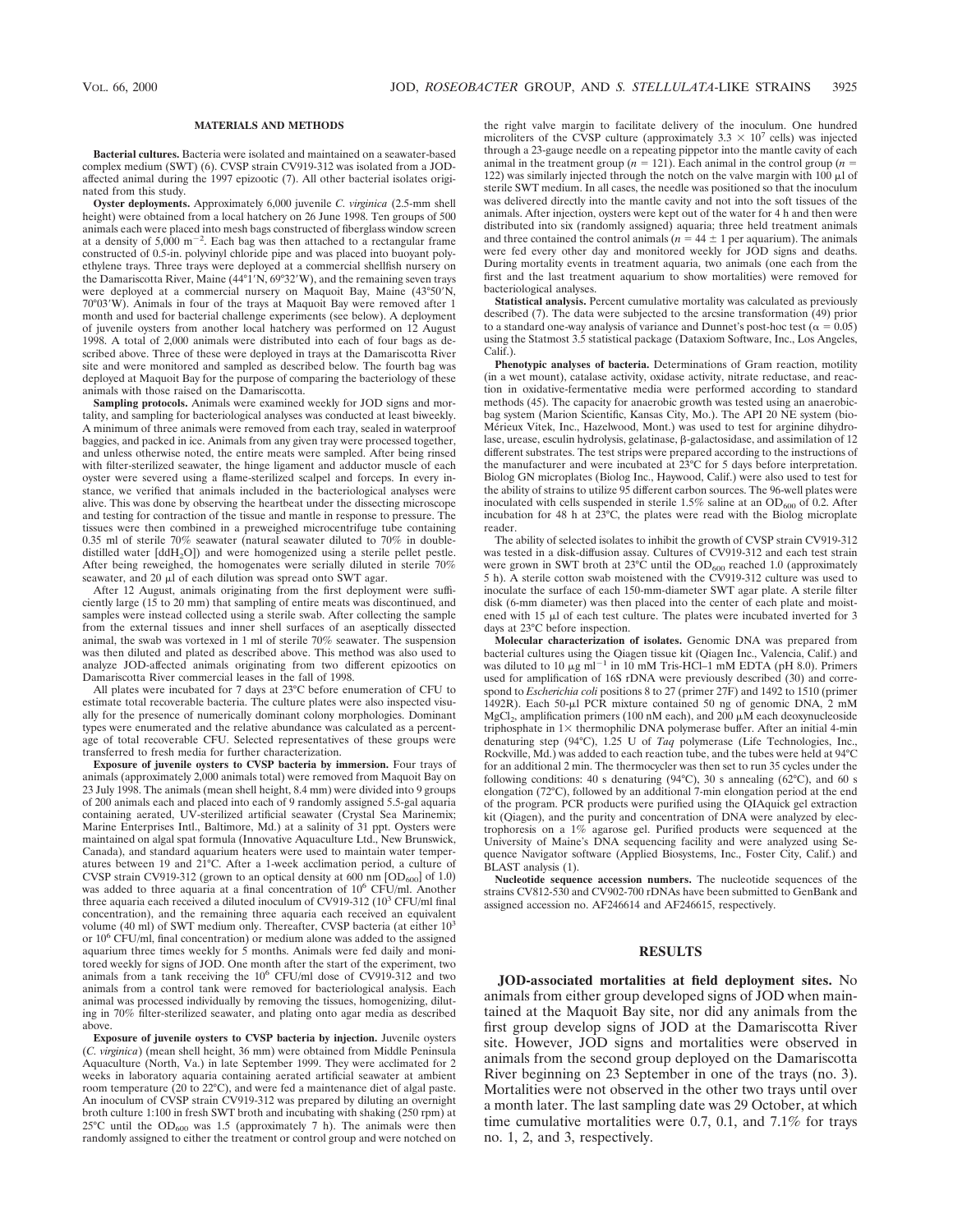

Total CFU per animal  $10<sup>4</sup>$  $10<sup>3</sup>$  $10<sup>2</sup>$  $10$ B CVSP abundance (% of total) 100 80 60 40 20  $\mathbf 0$ 26-Aug 23-Sep  $14-0ct$  $9-$ Sep 30-Sep  $28-0$ ct Date

 $10<sup>5</sup>$ 

A

FIG. 1. Results of bacteriological analysis of oysters from the first deployment. (A) Total heterotrophic bacteria recovered from animals (data from 2 July to 8 August acquired from meat samples; data from 12 August to 30 September acquired from swab samples). (B) Estimated abundance of M1 bacteria expressed as a percentage of total CFU. Symbols represent the means of results from three bags.  $\bullet$ , Damariscotta River samples;  $\circ$ , Maquoit Bay samples.

**Bacteriological analysis of oyster groups.** Between  $10<sup>3</sup>$  and  $10<sup>4</sup>$  CFU per oyster were recovered from the meats of animals originating from the first group (Fig. 1A). We have noticed that CVSP bacteria are more efficiently recovered from swab samples of animal surfaces, but this is an impractical method for sampling animals with a shell height of less than 15 mm. After 12 August, the animals were sufficiently large (15 to 20 mm) that swab sampling replaced the procedure of sampling of entire meats. The total CFU recovered from these swab suspensions typically ranged from  $10^3$  to  $10^4$  CFU per ml (Fig. 1A). Regardless of the sampling protocol, no CVSP-like bacteria were isolated at any time from animals in this group. Instead, another specific type of bacterium was consistently observed to be present at levels of between 10 and 50% of total CFU (Fig. 1B). These colonies (designated M1) had a very mucoid consistency and a distinctive light-brown pigmentation after 3 days of incubation on SWT agar. Seventeen M1 isolates recovered from this first group were stored for subsequent phenotypic characterization. Two of these M1 strains were also subjected to 16S rDNA analysis. These were strain CV729-100, which was isolated on 29 July from an animal held at Maquoit Bay, and strain CV812-530, which was isolated on 12 August

FIG. 2. Results of bacteriological analysis of oysters from the second deployment. (A) Total heterotrophic bacteria recovered from animals. (B) Estimated abundance of CVSP bacteria expressed as a percentage of total CFU recovered. Symbols: Damariscotta River samples, Tray 1 (A), Tray 2 ( $\blacksquare$ ), Bag 3 ( $\spadesuit$ ); Maquoit Bay samples,  $\circlearrowright$ .

from an animal deployed on the Damariscotta River. No other specific types of colonies besides the M1 type were consistently isolated from these animals over the course of the study.

Total CFU from animals originating from the second group typically ranged from  $10^2$  to  $10^3$  CFU mg (wet weight) of  $meat^{-1}$  (Fig. 2A). However, total CFU recovered from animals removed from tray no. 3 at the Damariscotta River site increased to approximately  $10^4$  CFU mg<sup>-1</sup> during the weeks in which JOD mortalities were observed. Similarly, total CFU in animals from the remaining two trays were elevated on the date when mortalities in those animals were observed. Bacterial colonies morphologically identical to those of CVSP bacteria were recovered from animals exhibiting signs of JOD and coincided with the timing of the mortalities (Fig. 2B). Additionally, when present, the CVSP-type colony was abundant. Typically, CVSP-like CFU comprised at least 25% of total CFU recovered and reached a maximum of 99% of total CFU on one occasion (tray no. 3, on 14 October). Two isolates from JOD-affected animals, CV923-115, isolated on 23 September from an animal in tray no. 3, and CV1028-008, isolated on 28 October from an animal in tray no. 1, were subjected to molecular analysis.

On three dates (2 September, 23 September, and 30 Sep-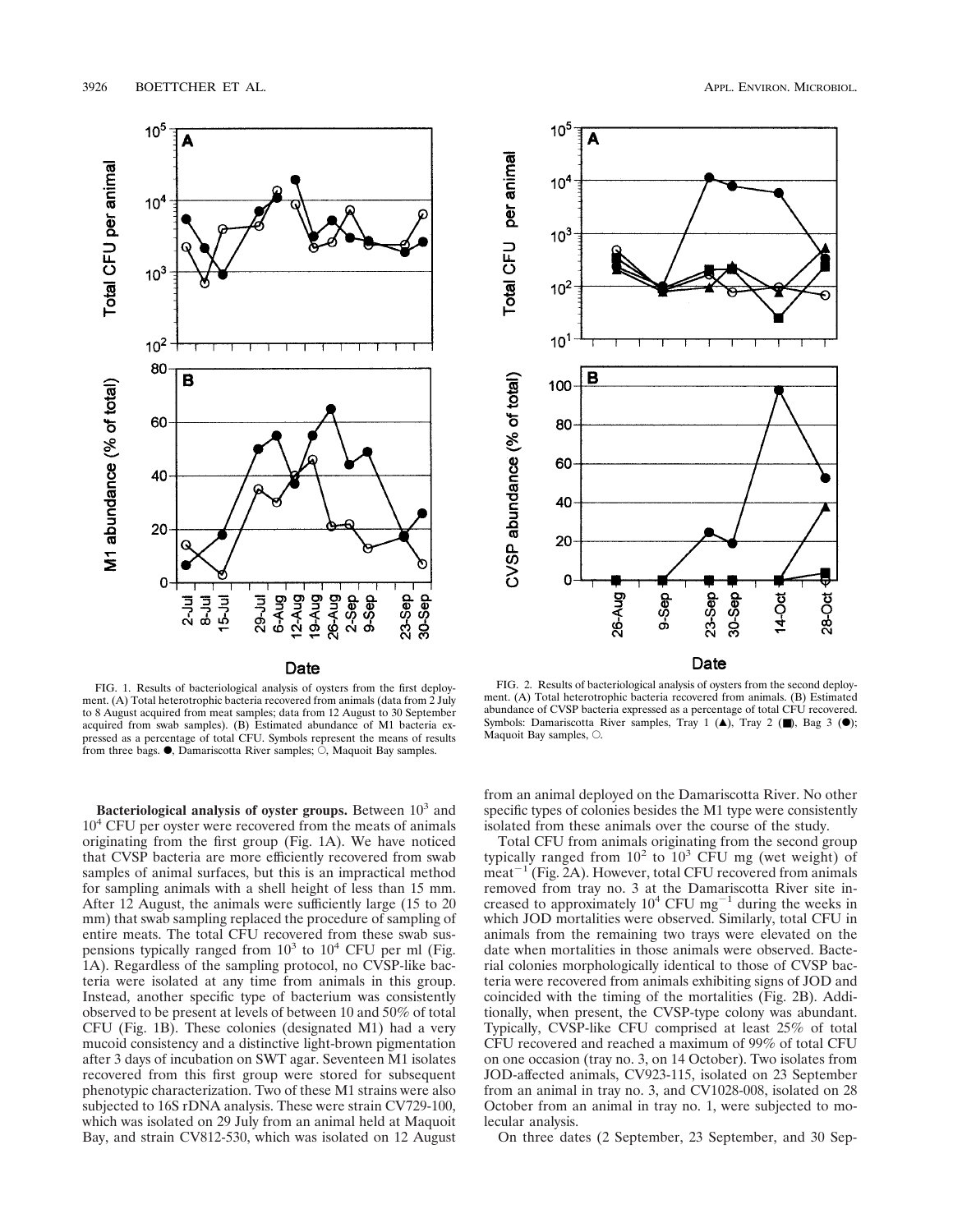

FIG. 3. Cumulative weekly mortalities observed in laboratory-maintained animals that had been injected either with a culture of CVSP bacteria (solid symbols) or with an equivalent amount of medium alone (open symbols). Triangles, circles, and squares indicate aquaria no. 1, 2, and 3 in each group, respectively.

tember), low levels  $(<5\%)$  of CFU with the M1 colony morphology were recovered from animals in tray no. 1 of the second deployment group. To reflect that these isolates were recovered from the second group, they were designated "M2." Similar low levels of M2-type colonies were isolated from animals in tray no. 2 on 23 September and 30 September, and from animals in tray no. 3 on 23 September only. Two M2 isolates, recovered from the animals in tray no. 1 on 2 September and 23 September and designated CV902-700 and CV923-700, respectively, were subjected to further molecular and phenotypic analysis.

**Challenge experiments.** When animals in laboratory aquaria were exposed to CVSP bacteria via the addition of a culture of CVSP strain CV919-312 to aquaria water, there was no difference ( $P \ge 0.05$ ) in the mortality rate of exposed oysters compared to that of controls. After 5 months, cumulative mortalities did not exceed 0.5% in any of the treatment or control tanks, nor were any CFU resembling CVSP bacteria recovered from animals sampled 1 month after repeated exposure to the strain. In contrast, all four animals sampled (two each from a treatment and a control aquarium) were extensively colonized by M1 bacteria. The M1 colonies comprised between 10 and 30% of the total CFU recovered from each of these animals. One M1 isolate (CV910-004) was stored and subjected to further phenotypic and molecular characterization.

Juvenile *C. virginica* isolates obtained in 1999 were exposed to CVSP strain CV919-312 via injection of a culture into the mantle cavities of the animals. No effect of the challenge was observed in any of the treatment tanks until 6 weeks postinjection, when these animals exhibited a reduced capacity to clear the daily algal additions. This effect was noted almost simultaneously in all three treatment aquaria. Significant mortalities were not observed until 12 weeks postinjection, and they initially occurred in only one of the treatment aquaria (Fig. 3). While abnormal conchiolin deposition was not observed in the dead oysters, CVSP bacteria (at levels approximating 20% of total CFU) were recovered from animals that were sampled during the mortality events (aquaria no. 1 and 3). The 16S rDNAs from two of these isolates (CV102-1001 and CV211-3001 from aquaria no. 1 and 3, respectively) were

amplified and sequenced (see below). By 15 weeks, all animals in two of the three treatment aquaria had died. Cumulative mortality in the third treatment aquaria was 97% after 21 weeks. Cumulative mortalities at this time in each of the control aquaria were 64.1, 46.3, and 12.5%, respectively. A oneway analysis of variance of the mortality data (following arcsine transformation) demonstrated that these differences were statistically significant ( $P \le 0.05$ ).

**Molecular characterization of isolates.** A total of six CVSP strains isolated from JOD-affected animals were analyzed. Two of these were from animals in the second group (CV923-115 and CV1028-008), two strains were isolated from JOD-affected oysters given to us by commercial growers (CV910-103 and CV1123-045), and two were isolated from laboratory-maintained animals that had been exposed to CV919-312 by injection (CV102-1001 and CV211-3001). The 16S rRNA genes of each isolate were amplified and sequenced, and all sequences were shown to be identical across the resulting 1,390-bp region. BLAST analysis revealed that these sequences were also 100% identical to the CVSP bacteria (CV919-312 and CV1010-352) isolated from the 1997 JOD episode (7). This sequence (Gen-Bank accession no. AF114484 and AF114485) also shares extensive similarity with *Roseobacter* sp. strain ISM, marine a-proteobacterium MBIC3951, and *Roseovarius tolerans* (accession no. AF098485, AB018689, and Y11551, respectively). The percent sequence identities (excluding gaps) of the CVSP sequence with these strains are 96.1, 95.5, and 94.6%, respectively.

The 16S rRNA genes from three M1 isolates (CV729-100, CV812-530, and CV910-004) and two M2 isolates (CV902-700 and CV923-700) were similarly amplified and sequenced. The sequences of the M1 isolates were identical to each other across the resulting 1,394 bp, and BLAST analysis revealed a 100% identity (and no gaps) of this sequence to the marine a-proteobacteria MBIC1535 and MBIC3993. The sequence was also identical (excluding gaps) to that of *Agrobacterium stellulatum* (the new designation for this species is *Stappia stellulata*) (25, 47). The 16S rRNA sequences from the two M2 isolates were identical to each other and were almost identical to the M1 strain, with the exception of an unambiguous difference between the M1 and M2 sequence at nucleotide position 1043. The 16S rDNA nucleotide sequences of M1 isolate CV812-530 and M2 isolate CV902-700, have been submitted to GenBank (see "Nucleotide sequence accession numbers" above).

**Phenotypic characterization of M1 and M2 isolates.** Eighteen M1 isolates (CV729-100, CV812-530, CV910-004, and 15 others) and two M2 isolates (CV902-700 and CV923-700) were phenotypically characterized. Like *S. stellulata*, all were gramnegative motile rods, were oxidase positive, grew (albeit poorly) under anaerobic conditions, and formed star-shapedlike aggregates when grown in liquid media. Further, all isolates tested produced urease and  $\beta$ -galactosidase, reduced nitrate to gas, and hydrolyzed esculin. No strains were positive for arginine dihydrolase or gelatinase. Interestingly, all M1 isolates exhibited a very strong catalase activity, while this activity was barely detectable in the M2 isolates. Other differences were observed between the M1 and M2 isolates with respect to utilization of some carbon sources, and only M1 strains inhibited the growth of CVSP strain CV919-352 in a disk-diffusion assay (Table 1).

All M1 and M2 isolates assimilated the glucose, arabinose, mannose, mannitol, *N*-acetyl-glucosamine, maltose, gluconate, adipate, malate, and citrate present in the API 20 NE strips, while caprate and phenyl acetate were not utilized. In the GN microplate assay, all isolates strongly oxidized dextrin, glyco-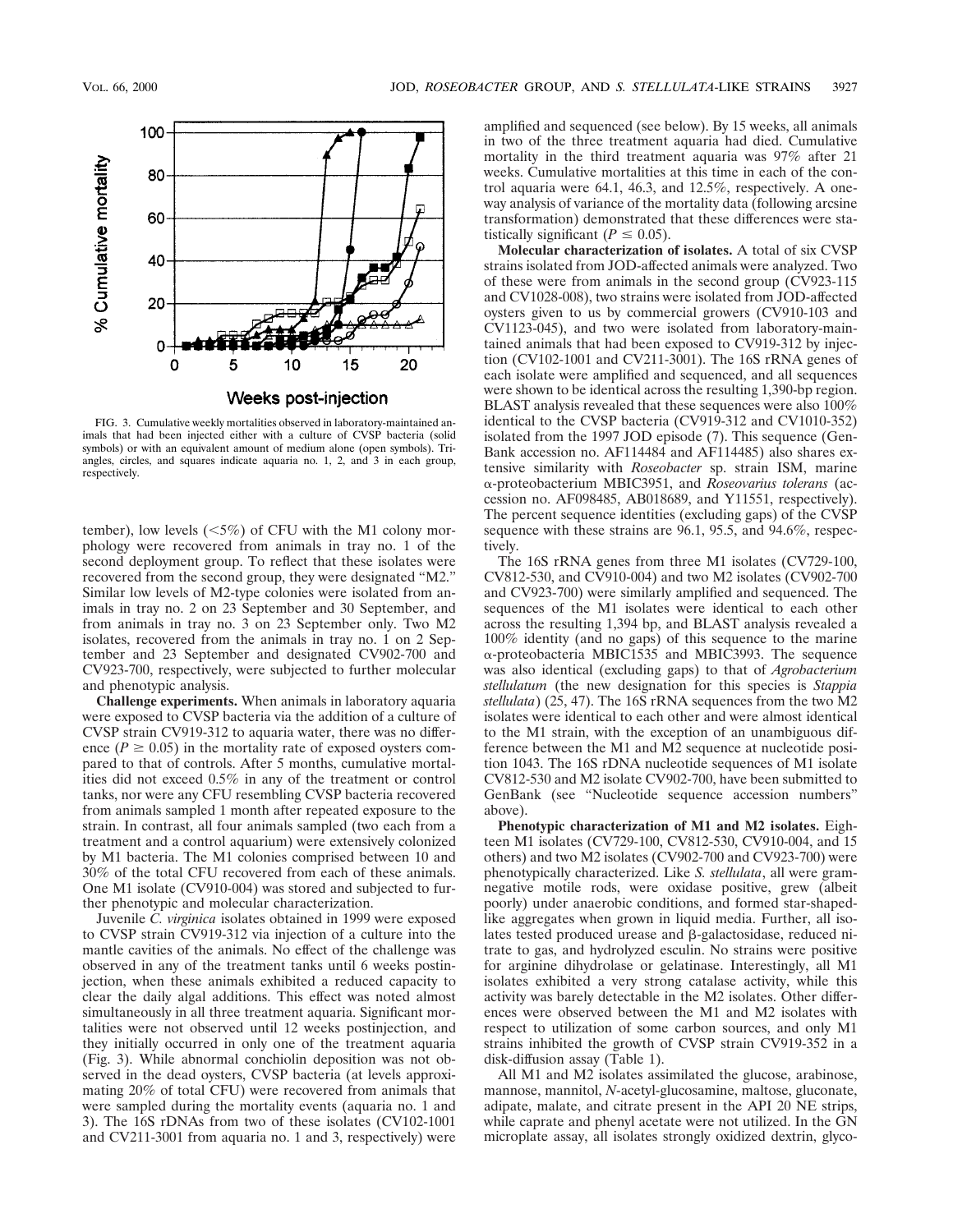TABLE 1. Phenotypic differences between the M1 and M2 isolates and comparison with *S. stellulata*

| Characteristic                                        | Test result <sup>a</sup>             |                                                     |    |
|-------------------------------------------------------|--------------------------------------|-----------------------------------------------------|----|
|                                                       | M <sub>1</sub> isolates <sup>b</sup> | M2 isolates <sup>c</sup> S. stellulata <sup>d</sup> |    |
| Catalase                                              |                                      | w                                                   |    |
| Inhibition of CVSP bacteria <sup><math>e</math></sup> |                                      |                                                     | ND |
| Utilization of:                                       |                                      |                                                     |    |
| D-Alanine                                             |                                      | W                                                   | ND |
| Adipate                                               |                                      |                                                     |    |
| Ouinate                                               |                                      |                                                     |    |
| $DL-\alpha$ -Glycerol phosphate                       |                                      |                                                     | ND |
| Glucose-1-phosphate                                   |                                      |                                                     | ND |
| Glucose-6-phosphate                                   |                                      |                                                     | ND |

*a* Symbols: +, positive; W, weakly positive; -, negative; ND, not determined. *b* Eighteen isolates were tested; symbol denotes the reaction of  $\geq$ 94% of

isolates. *<sup>c</sup>* Two isolates were tested; symbol denotes the reaction of both isolates.

*<sup>d</sup>* Data from reference 41. The previous designation for this strain was *A.*

 $e$  Any visible zone of inhibition was scored as a positive.

gen, *N*-acetyl-D-galactosamine, *N*-acetyl-D-glucosamine, adonitol, L-arabinose, D-arabitol, cellobiose, *i*-erythritol, D-fructose, L-fucose, D-galactose, gentiobiose, a-D-glucose, *m*-inositol, a-Dlactose, maltose, D-mannitol, D-mannose, D-melibiose, b-methyl D-glucoside, psicose, L-rhamnose, D-sorbitol, sucrose, D-trehalose, turanose, methyl pyruvate, monomethyl succinate, *cis*-aconitic acid, citric acid, formic acid, D-gluconic acid, D-glucuronic acid, a-hydroxybutyric acid, b-hydroxybutyric acid, *p*-hydroxyphenylacetic acid, itaconic acid, a-ketobutyric acid, a-ketoglutaric acid, a-ketovaleric acid, DL-lactic acid, malonic acid, propionic acid, D-saccharic acid, succinic acid, alaninamide, L-alanine, L-alanylglycine, L-asparagine, L-aspartic acid, L-glutamic acid, glycyl-Lglutamic acid, L-histidine, hydroxy L-proline, L-leucine, L-ornithine, L-phenylalanine, L-proline, L-pyroglutamic acid, L-serine, L-threonine, DL-carnitine,  $\gamma$ -aminobutyric acid, urocanic acid, inosine, thymidine, and glycerol. Substrates that were weakly oxidized included Tween 40, a-lactose, acetic acid, D-galactonic acid lactone, y-hydroxybutyric acid, quinic acid, succinamic acid, glucuronamide, uridine, phenylethylamine, and 2-aminoethanol. Variable reactions were observed with bromosuccinic acid and glycyl-L-aspartic acid. The isolates did not utilize  $\alpha$ -cyclodextrin, Tween 80, D-raffinose, xylitol, D-glucosaminic acid, sebacic acid, D-serine, putrescine, or 2,3-butanediol.

## **DISCUSSION**

While the severity of the 1998 annual JOD epizootic was low compared with those of previous years, it impacted at least three separate culture sites on Maine's Damariscotta River. Bacteriological analysis of JOD-affected animals from each of these epizootics revealed the presence of CFU morphologically indistinguishable from those of the CVSP marine  $\alpha$ -proteobacterium that was found to be associated with the 1997 epizootic (7). The 16S rRNA genes from isolates in the present study were amplified, and the sequence was determined to be identical to that of the previously described CVSP strains. CVSP-type CFU were not isolated from nonaffected animals raised at the JOD enzootic site or in cohorts raised at a JODfree site. Thus, these results demonstrate that the presence of CVSP bacteria is a reliable indicator of JOD and constitutes strong correlative evidence for the role of these marine  $\alpha$ -proteobacteria in JOD mortality.

An attempt to reproduce JOD signs and mortalities in laboratory-maintained *C. virginica* via the addition of CVSP bacteria to aquaria water was unsuccessful. However, when cells of CVSP strain CV919-312 were injected directly into the mantle cavities of oysters, the inoculated animals exhibited a reduced capacity to filter the algal food suspension (after 6 weeks) and suffered earlier and significantly elevated mortalities compared to that of controls (Fig. 3). CVSP-type CFU were recovered from animals during these mortality events, and their identity was confirmed by amplification and sequencing of the 16S rDNAs.

While these results support the hypothesis that CVSP bacteria are the etiological agent of JOD, the case would be more convincing if the characteristic conchiolin deposits had also been observed. However, if the oysters are not in good health and actively growing prior to the onset of JOD, mortalities can occur in the absence of this host response (32, 38). Because no net growth was observed during our experiment (data not shown), it is possible that the animals similarly may not have possessed the metabolic resources to produce the characteristic conchiolin deposits. Prolonged lack of a natural diet may also partially account for the unexpected mortalities in the control aquaria after 20 weeks.

In a previous study where JOD signs were reproduced by injection of animals with homogenates from affected animals, JOD signs developed within 1 month and researchers noted a higher prevalence of JOD signs in animals receiving more than one inoculation (38). Thus, the timing and extent of laboratory-induced JOD signs may depend upon the aggressiveness of the exposure regimen, as well as the infectivity of the source material. We suspect that the effect of CVSP bacteria will be observed sooner in animals exposed to homogenates from CVSP-inoculated animals than in those injected with cultured cells. This hypothesis will be addressed in subsequent experiments that will also include additional controls (e.g., heatkilled CVSP bacteria and a known nonpathogenic bacterium) and an increased and/or supplemented algal ration to improve the likelihood of a vigorous metabolic host response.

The apparent avirulence of CVSP when provided to juvenile *C. virginica* as a suspension in aquaria water should also be addressed. One possibility is that the cells experienced a rapid loss of viability upon addition to the artificial seawater. However, in preliminary experiments, we observed that CVSP bacteria survive and multiply in this water at rates approaching those observed in SWT medium (data not shown). Another possibility is that the animals did not concentrate the CVSP bacteria in the course of their normal filter-feeding activity. Given that oysters are very efficient at clearing bacterial cells from suspension (26, 35), this is considered unlikely. An alternative explanation may center on the production of factors important for bacterial colonization of the juvenile oysters. Like *Sagittula stellata* (another marine a-proteobacterium) (22), CVSP bacteria produce a polar holdfast structure in addition to polar flagella (data not shown). The method of exposure (immersion versus injection) may be significant if these potential colonization factors are not produced or are lost before the oysters encounter CVSP cells when present in suspension.

It is also important to consider the source of the animals used in each challenge experiment. Animals exposed to the CVSP bacteria by immersion were members of the first group that was deployed in the 1998 field study. Both groups used that year were progeny of oysters that had been bred for fast growth and had increased resistance to JOD mortalities (4, 12), but only animals in the second group became colonized by CVSP bacteria and experienced any JOD-associated mortalities. In addition, animals from the first group were stably colonized by the M1 genotype of an *S. stellulata*-like bacterium,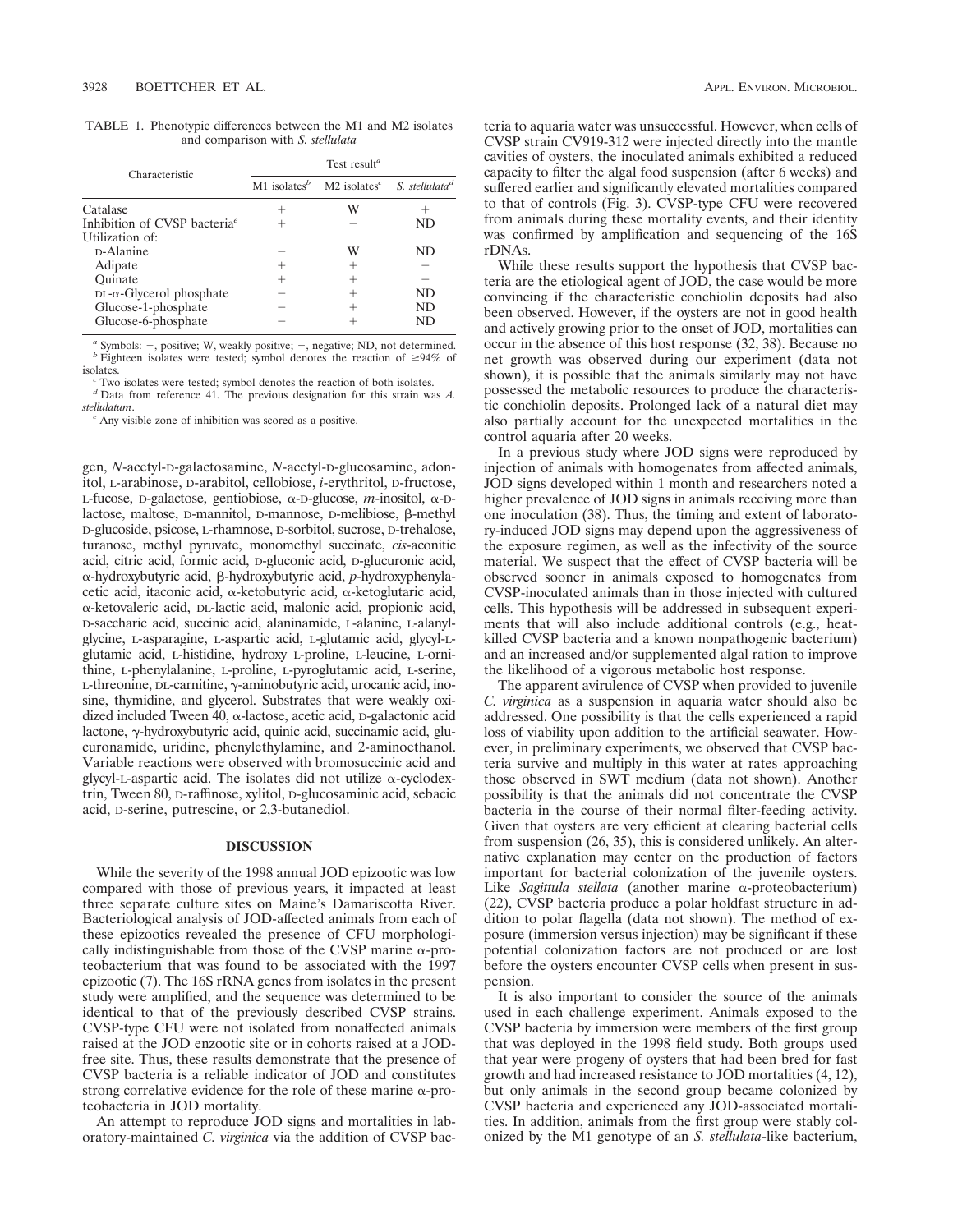while the related M2 genotype was only isolated from the animals in the second group. The ability of the M1 strains (but not the M2 strains) to inhibit the growth of CVSP strain CV919-312 in a disk-diffusion assay raises the possibility that prior colonization of *C. virginica* by this species may prevent colonization by CVSP bacteria. A probiotic effect of the M1 strains could explain the apparent immunity of the first group to JOD both in the field and when challenged with CVSP bacteria in the immersion experiment. Animals used in the injection experiment had not been bred for JOD resistance, and no M1-like CFU were detected upon bacteriological analyses of the animals.

The body surfaces of oysters, as filter feeders, are in nearcontinuous contact with bacteria present in the ambient water. However, bacterial diseases of postmetamorphic oysters are relatively rare (13), and when examined by transmission electron microscopy, the external surfaces of the Pacific oyster (*Crassostrea gigas*) have been shown to be essentially free of any bacterial colonization (19). It is also generally accepted that if oysters do have a "normal microbiota," these organisms are predominantly associated with the gut and digestive gland (24, 27). In this study, both the CVSP and *S. stellulata*-type a-proteobacteria were consistently isolated from samples of the external tissue and the inner shell surfaces of *C. virginica*. These bacteria are not normal microbiota in the sense that they were not isolated from all animals, yet there is no question that they can initiate and persist in the association. This raises the interesting question of how oysters (and perhaps other bivalves) prevent colonization of tissues by most bacteria, and what factors allow these  $\alpha$ -proteobacteria to overcome such defenses.

The marine  $\alpha$ -proteobacteria are common and abundant in coastal ecosystems (20). Often referred to as the *Roseobacter* group (20, 21), these organisms also inhabit "extreme" environments such as hypersaline lakes (28), Antarctic ice (23), and hydrothermal vents (48). Several species of marine  $\alpha$ -proteobacteria are known to be associated with a variety of marine plant (2, 29, 43) and animal species (5, 10, 42), although, to our knowledge, none of the animal symbionts have been successfully cultivated and characterized. *S. stellulata* (originally described as a marine *Agrobacterium*) has been isolated from marine sediments and seawater (41, 46), but this study provides the first evidence that this bacterium can also associate with a defined animal host. Conversely, CVSP bacteria have been isolated only from JOD-affected *C. virginica* (7 and this study), but they too are likely to be a normal member of marine bacterioplankton and sediment communities.

In sum, our results are not consistent with a multifactorial etiology for JOD and, instead, support the hypothesis that the CVSP  $\alpha$ -proteobacterium is the sole etiological agent of JOD. This system represents a unique opportunity to study the bacterium-host interactions of both CVSP bacteria and the *S. stellulata*-like strains with *C. virginica*. As members of the marine  $\alpha$ -proteobacteria, these bacteria are unrelated taxonomically to other common fish and shellfish pathogens. In addition, there is little known about the environmental role of this entire group of bacteria, and this study demonstrates that it will be important to consider host associations as factors influencing the abundance and distribution of planktonic marine a-proteobacteria. We are currently developing a PCR-based molecular beacon assay for the detection of CVSP bacteria in the environment and for use as a diagnostic tool.

## **ACKNOWLEDGMENTS**

This study was funded by a Maine/New Hampshire Sea Grant development award.

We are grateful to Chance Along Farm, Dodge Cove Marine Farms, Mook Sea Farms, and Pemaquid Oyster Company for their very generous assistance with this study. We also thank P. B. Singer and K. Williams for sequencing services, L. Costello and R. B. Carnegie for assistance in the field, K. Mitchell for help with the challenge experiments, and M. A. Killam for assistance with the phenotypic characterizations.

#### **REFERENCES**

- 1. **Altschul, S. F., T. L. Madden, A. A. Schaffer, J. Zhang, Z. Zhang, W. Miller, and D. J. Lipman.** 1997. Gapped BLAST and PSI-BLAST: a new generation of protein database search programs. Nucleic Acids Res. **25:**3389–3402.
- 2. **Ashen, J. B., and L. J. Goff.** 1996. Molecular identification of a bacterium associated with gall formation in the marine red alga *Prionitis lanceolata*. J. Phycol. **32:**286–297.
- 3. **Barber, B. J., R. B. Carnegie, C. V. Davis, and W. Mook.** 1996. Effect of timing of seed deployment on growth and mortality of oysters, *Crassostrea virginica*, affected by Juvenile Oyster Disease (JOD). J. World Aquacult. Soc. **27:**443–448.
- 4. **Barber, B. J., C. V. Davis, and M. A. Crosby.** 1998. Cultured oysters, *Crassostrea virginica*, genetically selected for fast growth in the Damariscotta River, Maine, are resistant to mortality caused by Juvenile Oyster Disease (JOD). J. Shellfish Res. **17:**1171–1175.
- 5. **Barbieri, E., J. Gulledge, D. Moser, and C.-C. Chien.** 1996. New evidence for bacterial diversity in the accessory nidamental gland of the squid (*Loligo pealei*). Biol. Bull. **191:**316–317.
- 6. **Boettcher, K. J., and E. G. Ruby.** 1990. Depressed light emission by symbiotic *Vibrio fischeri* of the sepiolid squid *Euprymna scolopes*. J. Bacteriol. **172:** 3701–3706.
- 7. **Boettcher, K. J., B. J. Barber, and J. T. Singer.** 1999. Use of antibacterial agents to elucidate the etiology of juvenile oyster disease (JOD) in *Crassostrea virginica* and numerical dominance of an a-Proteobacterium in JODaffected animals. Appl. Environ. Microbiol. **65:**2534–2539.
- 8. **Borrego, J. J., D. Castro, A. Luque, C. Paillard, P. Maes, M. T. Garcia, and A. Ventosa.** 1996. *Vibrio tapetis* sp. nov., the causative agent of the brown ring disease affecting cultured clams. Int. J. Syst. Bacteriol. **46:**480–484.
- 9. **Bricelj, V. M., S. E. Ford, F. J. Borerro, F. O. Perkins, G. Rivara, R. E. Hillman, R. A. Elston, and J. Chang.** 1992. Unexplained mortalities of hatchery-reared, juvenile oysters, *Crassostrea virginica* (Gmelin). J. Shellfish Res. **11:**331–347.
- 10. **Burnett, W. J., and J. D. McKenzie.** 1997. Subcuticular bacteria from the brittle star *Ophiactis balli* (Echinodermata: Ophiuroidea) represent a new lineage of extracellular marine symbionts in the  $\alpha$  subdivision of the class *Proteobacteria*. Appl. Environ. Microbiol. **63:**1721–1724.
- 11. **Davis, C. V., and B. J. Barber.** 1994. Size-dependent mortality in hatcheryreared populations of oysters, *Crassostrea virginica*, Gmelin 1791, affected by juvenile oyster disease. J. Shellfish Res. **13:**137–142.
- 12. **Davis, C. V., and B. J. Barber.** 1999. Growth and survival of genetically selected eastern oysters, *Crassostrea virginica* (Gmelin 1791) affected by juvenile oyster disease. Aquaculture **178:**253–271.
- 13. **Elston, R. A.** 1999. Health management, development and histology of seed oysters. World Aquaculture Society, Baton Rouge, La.
- 14. **Farley, C. A., and E. J. Lewis.** 1995. Juvenile Oyster Disease studies 1994: epizootiology, geographic occurrence. J. Shellfish Res. **14:**241–242.
- 15. **Ford, S. E.** 1994. Unexplained mortalities of hatchery-reared oysters, *Crassostrea virginica*, in the Northeast: a followup study. Final report to the Northeastern Regional Aquaculture Center, University of Massachusetts Dartmouth, North Dartmouth, Mass.
- 16. **Ford, S. E., and C. Paillard.** 1994. A comparison of juvenile oyster disease in the USA and brown ring disease of Manila clams in Europe. J. Shellfish Res. **13:**314.
- 17. **Ford, S. E., and M. R. Tripp.** 1996. Diseases and defense mechanisms, p. 581–660. *In* V. S. Kennedy, R. I. E. Newell, and A. F. Eble (ed.), The Eastern oyster *Crassostrea virginica*. Maryland Sea Grant College, College Park, Md.
- 18. **Ford, S. E., G. Taylor, M. Lee, M. Bricelj, and J. Grochowski.** 1994. The role of bacteria and microalgae in unexplained juvenile oyster mortalities. Final report to the Northeastern Regional Aquaculture Center, University of Massachusetts Dartmouth, North Dartmouth, Mass.
- 19. **Garland, C. D., G. V. Nash, and T. A. McMeekin.** 1982. Absence of surfaceassociated microorganisms in adult oysters (*Crassostrea gigas*). Appl. Environ. Microbiol. **44:**1205–1211.
- 20. **González, J. M., and M. A. Moran.** 1997. Numerical dominance of a group of marine bacteria in the a-subclass of the class *Proteobacteria* in coastal seawater. Appl. Environ. Microbiol. **63:**4237–4242.
- 21. **González, J. M., R. P. Kiene, and M. A. Moran.** 1999. Transformation of sulfur compounds by an abundant lineage of marine bacteria in the  $\alpha$ -subclass of the class *Proteobacteria*. Appl. Environ. Microbiol. **65:**3810–3819.
- 22. González, J. M., F. Mayer, M. A. Moran, R. E. Hodson, and W. B. Whitman. 1997. *Sagittula stellata* gen. nov., sp. nov., a lignin-transforming bacterium from a coastal environment. Int. J. Syst. Bacteriol. **47:**773–780.
- 23. **Gosink, J. J., and J. T. Staley.** 1995. Biodiversity of gas vacuolate bacteria